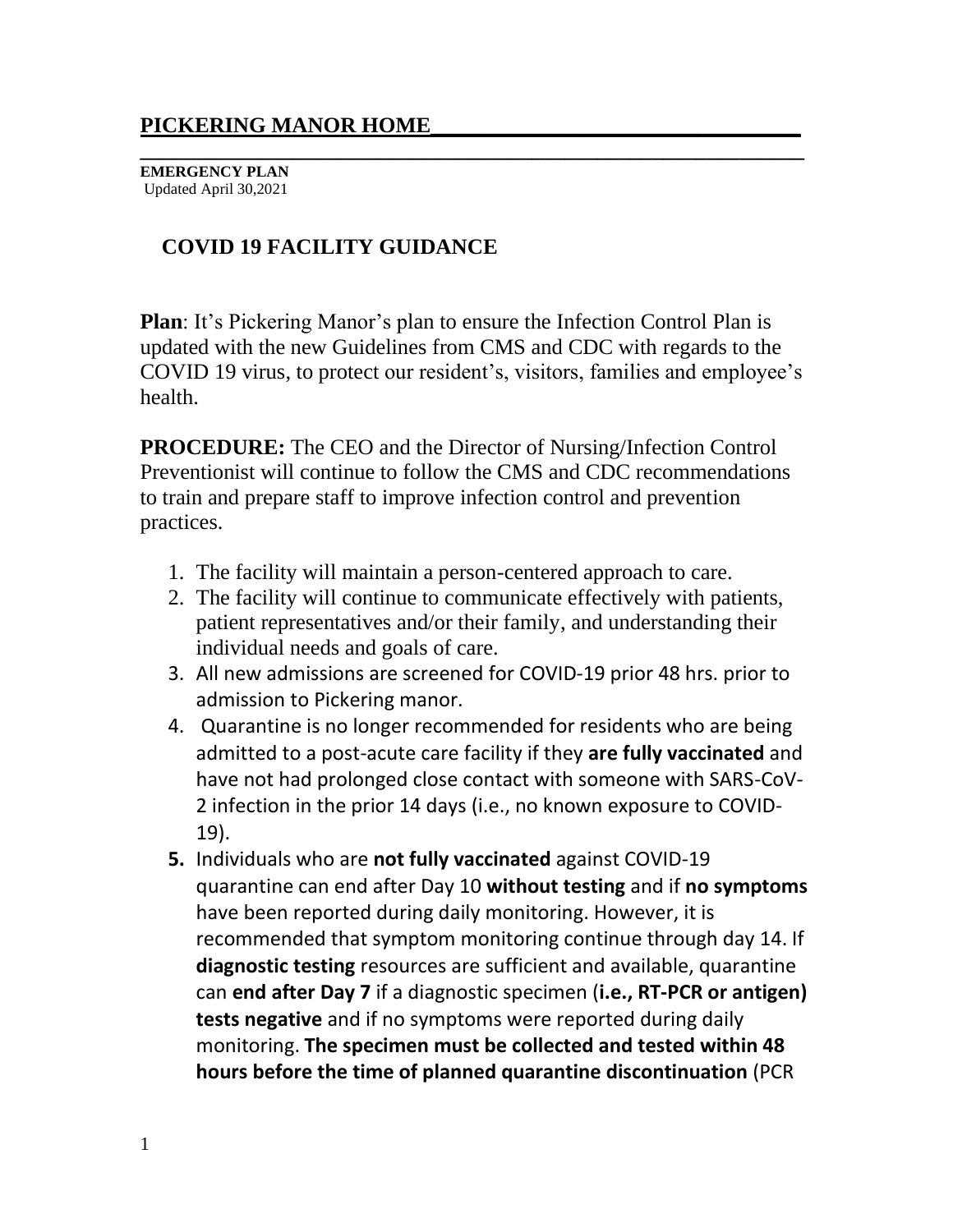test day 5**), but quarantine cannot be discontinued earlier than after Day 7.**

- 6. All current in-house residents are monitored every shift for any changes in the health. Vitals are monitored every shift and residents are being encouraged to stay in their rooms. (03/26/20)
- 7. In the event Pickering Manor has it's first COVID-19 resident inhouse, the maximum temperature for resident screening changes to greater than 99.3 degrees. If resident presents as symptomatic, resident and roommate will be moved to the Isolation/Airborne zone and both will be tested.
- 8. Masks, social distancing, hand, and respiratory hygiene, as well as cough etiquette by residents, visitors, and employees. Staff will also utilize a surgical mask and face shield while working.
- 9. Facility will continue to use Telemedicine with our consultant Doctors when possible. Primary Physicians and consulting Physicians have returned to facility with Negative covid tests weekly.

## **LIMITING THE TRANSMISSION OF COVID-19**

- **1.** Pickering Manor will monitor or limit by screening all employees and visitors to our facility daily and log. Temperatures will be taken and logged daily.
	- a) Pickering Manor will post signage at all entrances instructing staff not to enter if they have any symptoms of respiratory infections including fever, cough or shortness of breath.
	- b) Anyone who has had international travel within the last 14 days to restricted countries will not be allowed to visit.
	- c) Any persons having had contact with someone with or under investigation for Covid-19 will not be allowed to visit.
	- d) All potential new admissions will be screened per CMS and CDC recommendations prior to acceptance into Pickering Manor. Pickering will not be taking any Covid-19 pending or positive admissions and reviewing respiratory diagnosis. However, Pickering Manor will accept readmissions of any prior Pickering residents that are covid 19 positive.
	- e) All residents that present with any signs of Covid-19 will be tested for both Covid-19 and Flu (during flu season) by trained staff. or lab tech. Samples will be sent to **Acculabs**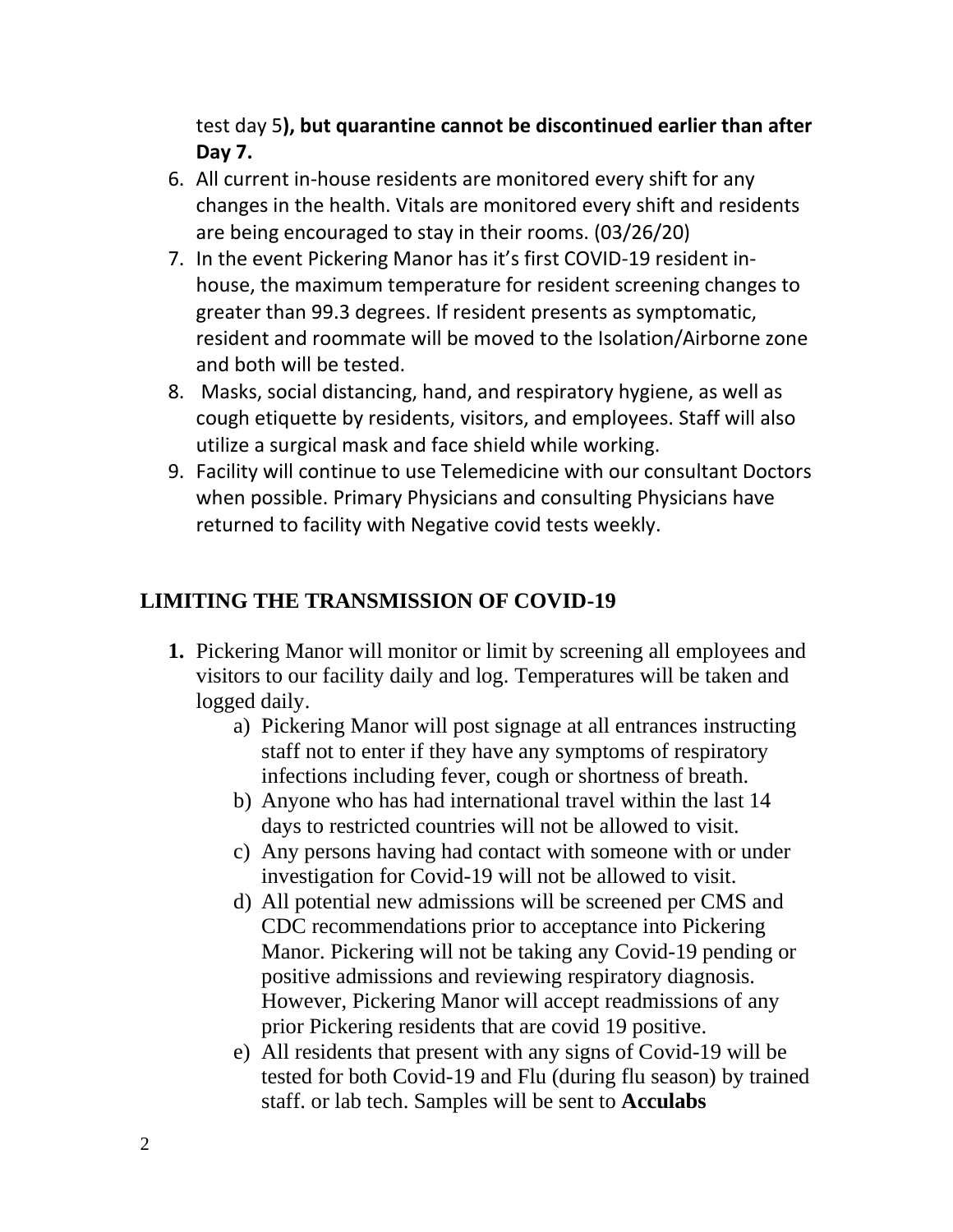#### **Employees:**

- 1. Any employee that has traveled internationally within the last 14 days to restricted countries must **self-isolate for an additional 10 and rapid test prior to returning to work.**
- 2. Any staff who have signs and symptoms of respiratory infection or fever 100.4 or greater should not come into work until **fever free for 24 hours without use of medications.**
- 3. All staff will have their temperature taken and screened at the start of their shift and entered in logbook. These logbooks will be kept at the lobby reception area for reference.
- 4. Only Employees have free access to the facility entrances with their key fobs.
- 5. All Employee's will have a covid test after returning from vacation prior to returning to their scheduled shifts.
- 6. Once facility has its first confirmed case of covid-19 in the facility, all employee's temperature checks 99.3 or greater will asked to go home and self- quarantine and follow up with department manager and their PCP.
- 7. Any staff that develop signs and symptoms of respiratory infection while on-the-job, should:
	- a. Immediately stop working and report to their supervisor and exit the facility.
	- b. Once home, the employee should call the facility to inform the facility's Director of Nursing/Infection Control Preventionist, and include information on individuals, equipment, and locations the person encountered. Instruction will be given for the person to follow up with their PCP. Facility may PCR and or Rapid test said employee.
	- c. Facility will contact and follow the local health department recommendations for next steps (e.g., testing. Locations for treatment).
	- d. Facility will refer to CDC guidance for exposures that might warrant restricting asymptomatic healthcare personnel from reporting to work.
	- e. Facility will contact their local health department for questions and review the CDC website dedicated to COVID-19 for health care professionals.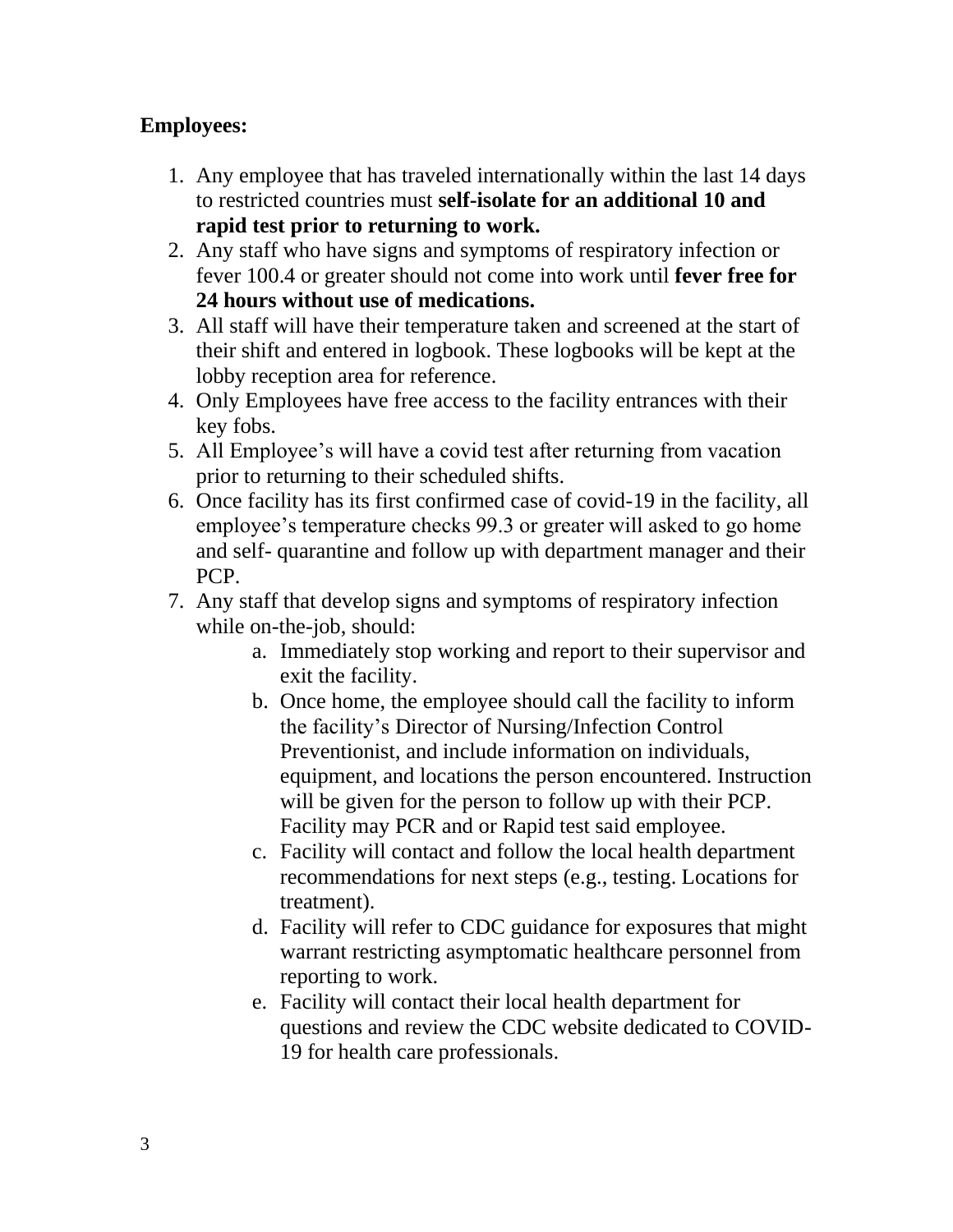#### **When consider transferring a resident with suspected or confirmed infection with COVID-19:**

- 1. If any resident is presenting Covid-19 symptoms, the staff will notify the Director of Nursing/Infection Preventionist immediately and emergency response steps will begin.
- 2. Staff will place resident in the Red Zone room and all other residents become yellow zones.
- 3. Pickering Manor has designated two rooms for isolation purposes of any resident(s) that may need droplets/contact isolation. (06/17/2020)
- 4. These isolation rooms are in the Yates Rehab Unit, Red room is R256 and Yellow Room is R255. Both Rooms are private and will be sealed off with heavy plastic to keep all other staff and residents from entering. At the end of that zone is the fire door which will always remain closed. There will be a dedicated nurse's station set up for the isolation zone and is fully equipped with everything needed to care for those covid-19 positive residents. This area can be expanded if required. (10/07/2020)
- 5. **Surge Capacity:** If Pickering Manor had a surge of COVID-19 cases that swept through our community campus, and **the residents required a skilled level of care to treat them.** We would transfer all covid-19 positive residents from our personal care unit and cottages to the skilled floor and provide contact precautions and manage their symptoms until tell they recovery or require hospitalization. If personal care resident doesn't require skilled needs, the pc resident would isolate in their own private room. The unit would become yellow and effected resident would become red zone. With the **additional blanket CMS waivers** (April 30) allowing non-SNF building to be temporarily certified, Pickering could use our personal care unit as a temporary SNF unit and transfer all negative Covid-19 residents to the personal care unit and staff appropriately. (05/08/2020)
- 6. **In case of a fire the plastic barrier can easily be removed**. (04/10/20)
- 7. Upon admission to the isolation zone, the resident(s) will be swabbed and tested, placing those residents in a pending status. All testing for Covid-19 will be completed by a competent RN or LPN trained in nasopharyngeal swabbing. Any person conducting the swabbing will be dressed in appropriate PPE during the process.
- 8. The DON will then notify the local health department and report findings on the Department of Health ERS site. The families of the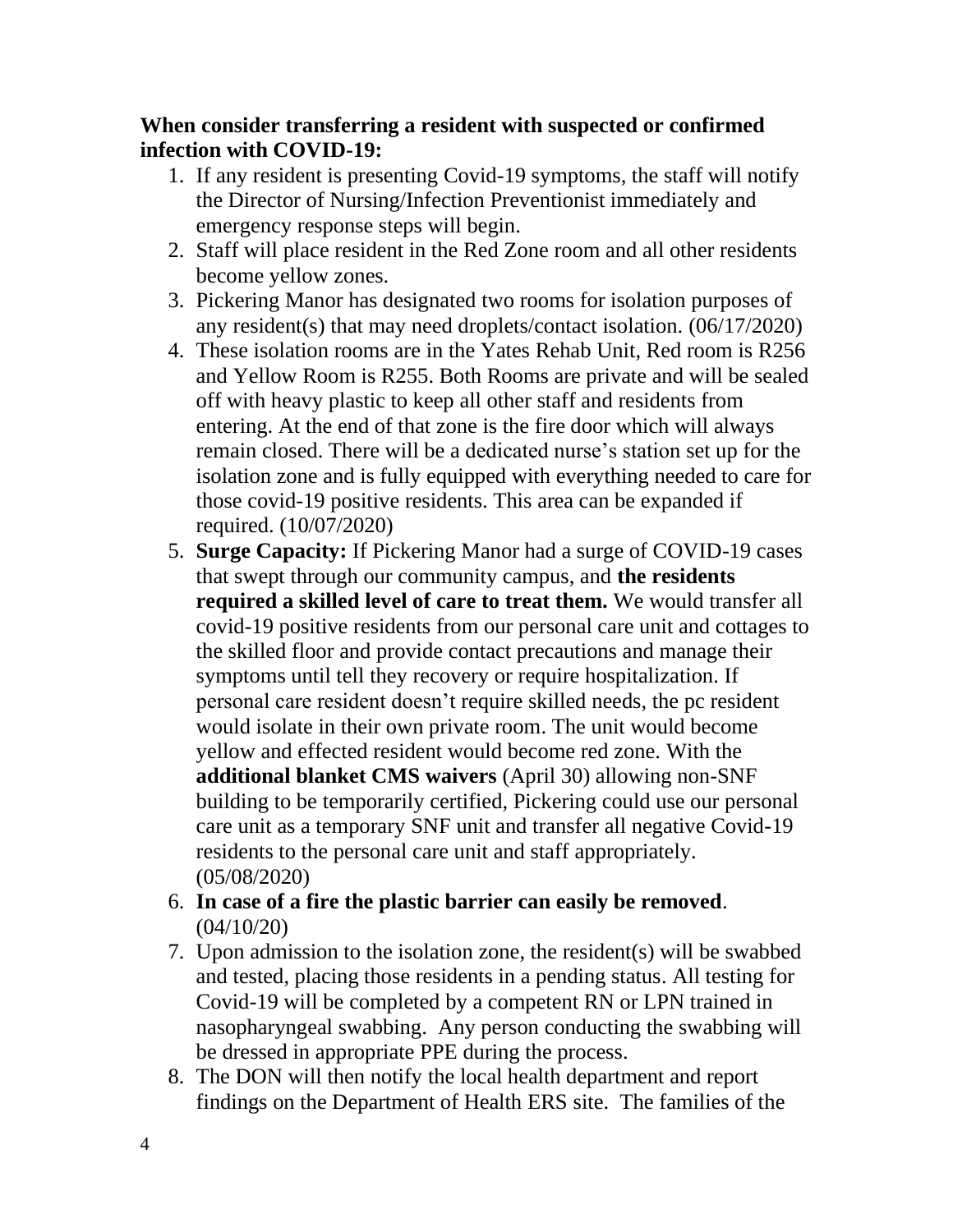affected residents will be notified, as well as a letter to all families notifying them of a pending/positive case.

- 9. Only essential personnel should enter the room. Implementation of staffing to minimize the number of health care personnel (HCP) entering the room.
- 10.Personnel entering the room should use personal protective equipment (PPE), including respiratory protection, eye shields, gowns and gloves.
- 11.Pickering Manor will designate a dedicated RN/LPN to staff and care for these residents to minimize risk and exposure to other residents and staff (4/10/20)
- 12.Pickering Manor will keep a log of all HCP who enter the isolation area to care for those residents.
- 13.Dedicated or disposable non-critical patient-care equipment (i.e. blood pressure cuffs, etc.) will be used. If equipment is used for more than one resident, cleaning and disinfection will be completed as per manufacturer's recommendations prior to use on another resident.
- 14.Any nebulizer treatment/order for a resident suspected of Covid-19 should be discontinued and replace with a Combivent inhaler with a spacer as per physician orders. These inhalers will be added to the emergency box. (3/26/20)
- 15.For any positive or suspected Covid-19 resident, hold all NSAIDS, including topical. Replace the topical with BenGay or Aspercreme and discontinue the NSAIDS, as per physician's order. Consult the physician to use Tylenol or Tramadol instead.
- 16.If a resident does not require hospitalization, they can be discharged to home (in consultation with state or local public health authorities) if deemed medically and socially [appropriate.](https://www.cdc.gov/coronavirus/2019-ncov/hcp/guidance-home-care.html)
- 17.Pending any transfer or discharge, place a facemask on the resident and isolate him/her in their room with the door closed.
- 18.Prior to transfer, the emergency medical services and the receiving facility should be alerted to the resident's diagnosis and precautions to be taken including placing facemask on the resident during transfer.
- 19.If Resident clinically deteriorates and requires a more acute setting to be properly managed, the RN will notify the residents POA/family and review their wishes.
- 20. If residents POA/family wishes them to be sent to the hospital, the RN will ensure proper isolation and full PPE use. The RN will call 911 and notify EMS to wear full PPE. St. Mary Medical Center ER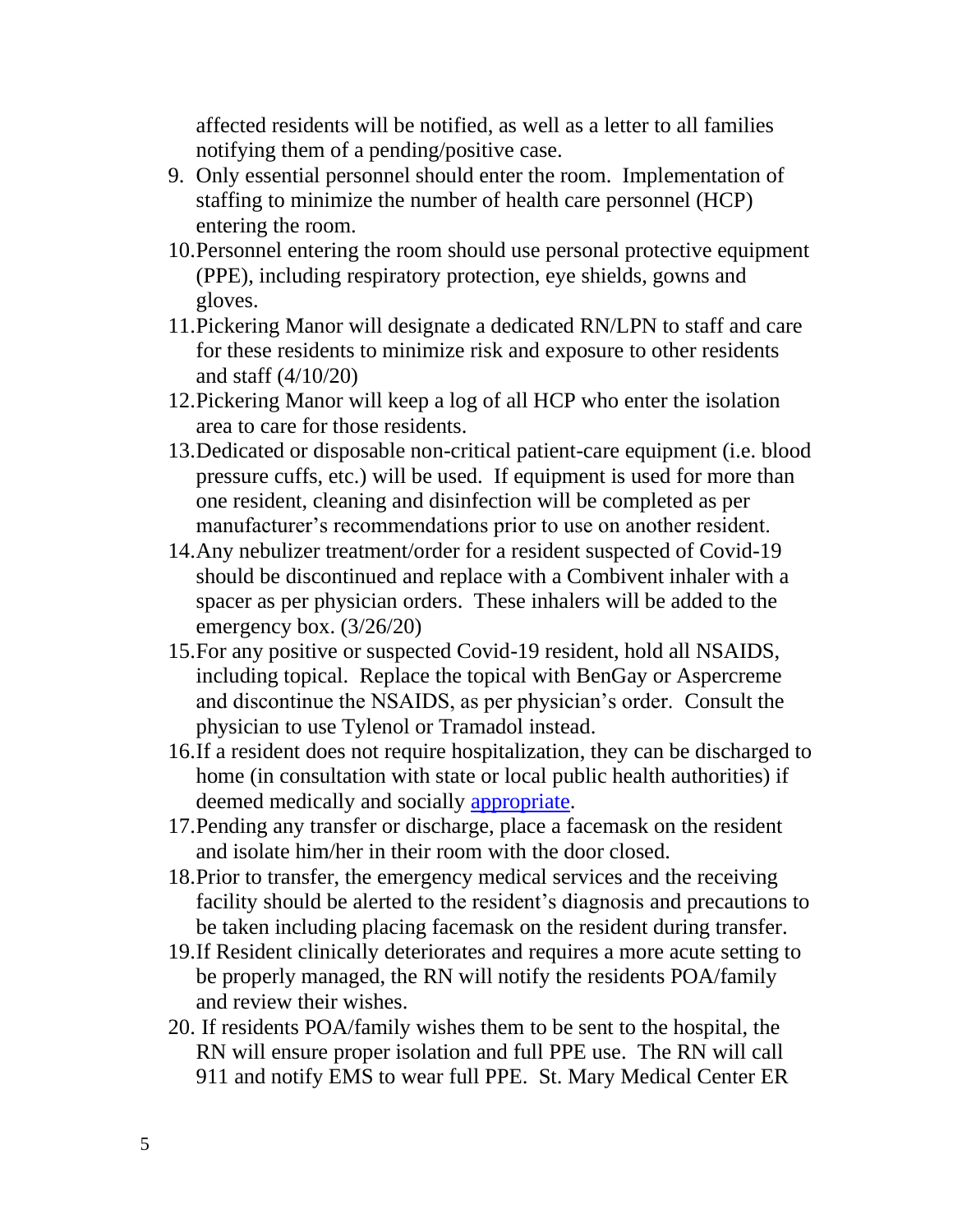Supervisor will also be contacted and made aware of the potential risk of Covid-19 exposure. (04/10/20)

- 21.If Resident clinically deteriorates and family wishes them **not** to be sent out 911 to hospital for life saving measures, the RN supervisor will review palliative measures with POA/family and notify Physician for appropriate medications for comfort only. (04/10/20)
- 22.All staff will continuously be educated on appropriate usage of PPE with confirmed COVID-19 or person under investigation (PUI).
- 23.The PPE will be counted and secured. N-95's are to be used only on residents pending/positive of COVID.

#### **Prevent the spread of respiratory germs WITHIN your facility:**

- 1. Keep residents and employees informed of the Covid-19 Plan and any changes that are made to the Plan. Answer questions and explain what can be done to also protect themselves and fellow residents. Remind staff to monitor the Covid-19 information center located on the crosshall bulletin board.
- 2. Restrict all non-essential consulting Physicians such as podiatry, Dental, ENT, Psychology, Psychiatry, and Dermatology unless an emergency and utilize Telemedicine services instead. Negative covid tests prior to each scheduled visit and with use of PPE.
- 3. Monitor residents and employees for fever or respiratory symptoms daily and log.
- 4. Nursing will monitor and report clusters of residents' showing respiratory signs and symptoms, isolate them and test for covid-19 and flu.
- 5. Cancel all communal dining, all group activities internal and external (03/16/20). Re opening plan
- 6. Remind all resident's and staff to practice social distancing.
- 7. All staff are in-serviced on donning and doffing PPE.
- 8. Universal masking policy is in effect for all staff and protective eye shields for direct care givers.
- 9. All residents should wear a facemask or cloth face covering when ever they are out in common areas or going out to necessary Physician appointment out of the facility. Residents should also wear while in their rooms when HCP are providing care. (04/21/20).
- 10. Facemasks and cloth face coverings should not be placed on anyone who has trouble breathing, or anyone who is unconscious,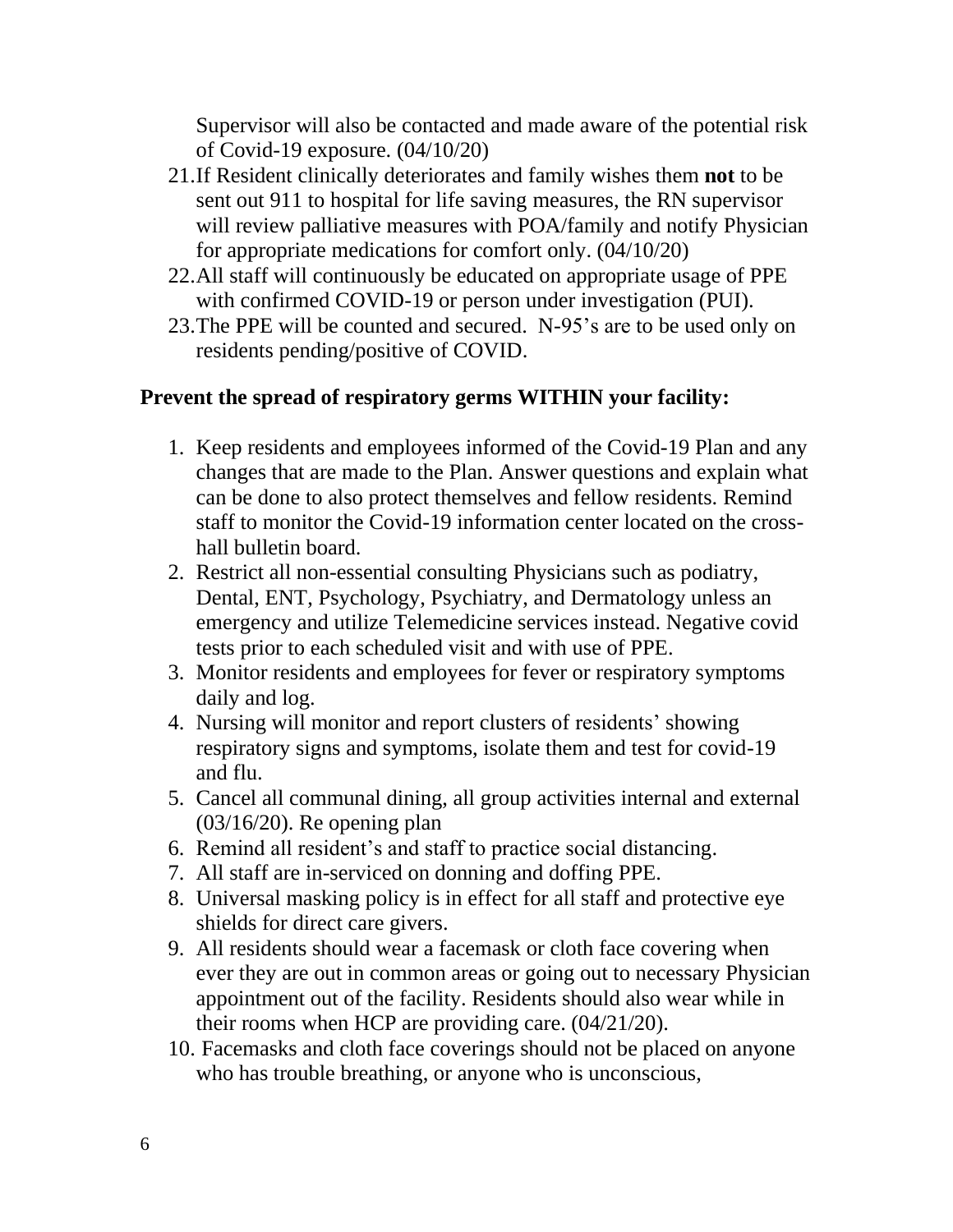incapacitated or otherwise unable to remove the mask without assistance.

- 11.All resident's will be monitored every shift for temperature and pulse ox and any signs of shortness of breath, sore throat, fever, or coughs.
- 12.In general, for care of residents with undiagnosed respiratory infection, use standard, contact, and droplet precautions with eye protection unless suspected diagnosis requires airborne precautions (e.g. TB).
- 13.Support hand and respiratory hygiene, as well as cough etiquette by residents, visitors and employees.
- 14.Ensure Housekeeping monitors all liquid hand sanitizer dispensers daily.
- 15.Ensure employees clean their hands according to CDC guideline, including before and after contact with residents, after contact with contaminated surfaces or equipment, and removing personal protective equipment (PPE).
- 16.Clinical liaison and admission staff will refrain from going into area hospitals until further notice.
- 17.Ensure all staff, visitors, residents and families have access to Alcohol-based hand rub at every entrance and exit of the building and prior to entering resident's rooms.
- 18.Tissues will be available, and all sinks and bathrooms are well stocked with paper towels and soap.
- 19.All Physicians will now be required to wear PPE (facemasks) when entering the facility after hand washing and screening are completed.

Hospital Stays:

- 1. Hospitals treating inpatients who will be discharged to a SNF must test the patient for COVID-19 prior to discharging the patient Pickering Manor unless one of the following exceptions applies:
	- a. Patients who are not currently exhibiting symptoms of COVID and who tested positive for COVID-19 within the last 90 days do not need to be tested prior to discharge.
	- b. If a test is administered upon admission to the facility, and the resident is discharged within the 72-hour period, a second test is not required.
	- c. The test must be administered within the 72-hour period prior to discharge, and the result must be obtained and communicated to the SNF prior to discharge.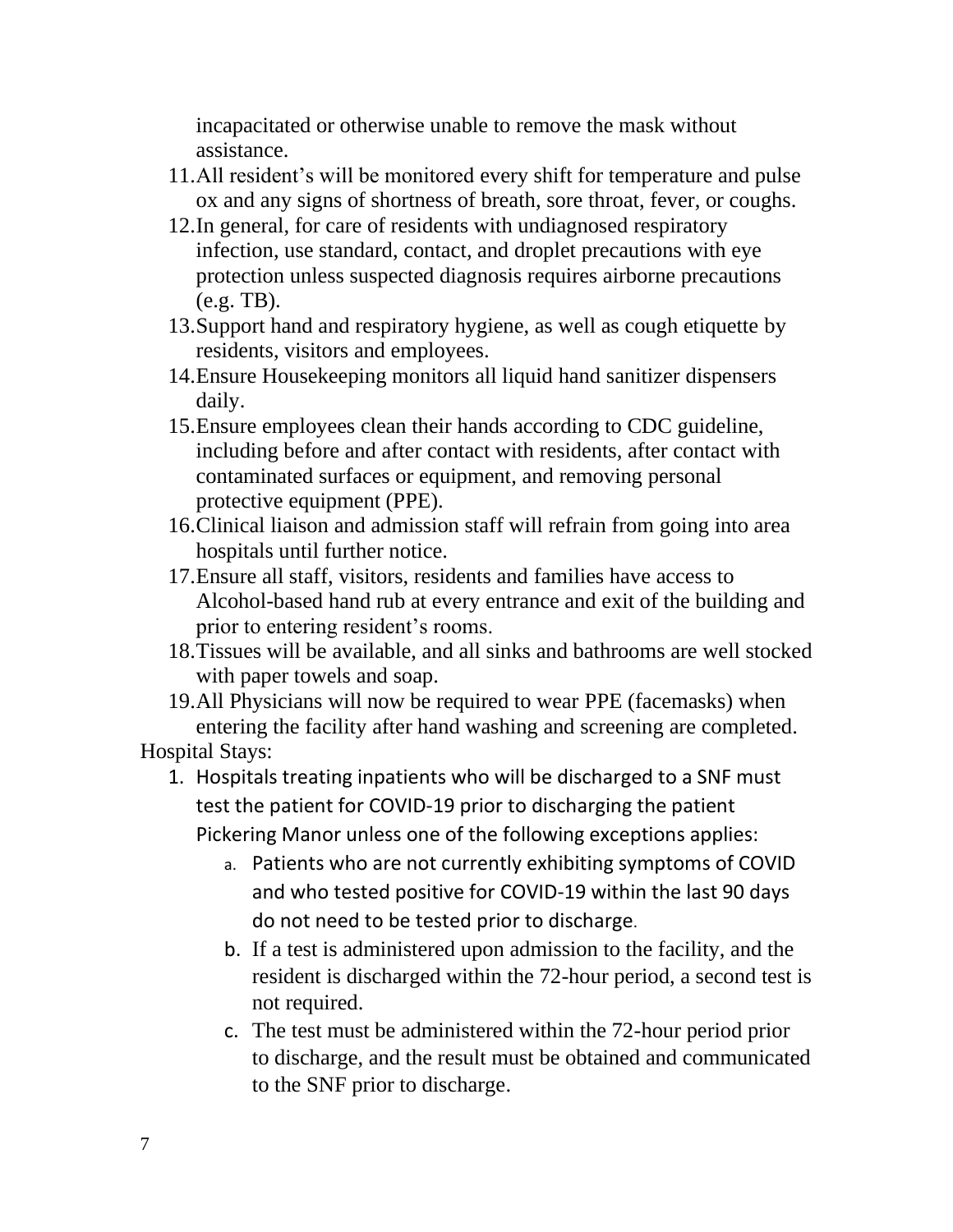2. Patients with a positive COVID-19 test result should only be discharged to a SNF with the ability to adhere to infection prevention and control recommendations of the Department and the CDC for the care of COVID-19 patients. SNFs that meet this criterion may not refuse to accept or readmit a patient or resident with a positive COVID-19 test result but may refuse to accept a patient-resident if a COVID-19 test has not been administered.

Communal Activities and Dining:

- 1. While adhering to the core principles of COVID-19 infection prevention, communal activities and dining may occur. Book clubs, crafts, movies, exercise, and bingo are all activities that can be facilitated with alterations to adhere to the guidelines for preventing transmission.
- 2. The CDC has provided additional guidance on activities and dining based on resident vaccination status:
	- a. **Residents** who are **fully vaccinated** may dine and participate in activities without face coverings or social distancing if all participating residents are fully vaccinated.
	- b. **Residents** that are **unvaccinated** should use face coverings when not eating and unvaccinated residents should physically distance from others.

## On-site Beauty Shop:

- 1. Per CMS guidance provided to the states, facilities should continue to screen visitors and contractors, including beauty and/or barber shop staff and implement source control measures.
- 2. Additionally, the facility must ensure that residents participating in the beauty and/or barber shop must also adhere to infection control practices by wearing a face covering and maintaining distance from other residents.
- 3. If an outbreak occurs in the facility, the guidance in [QSO-20-39-](https://www.cms.gov/files/document/qso-20-39-nh-revised.pdf) [NH \(as updated March 10, 2021\)](https://www.cms.gov/files/document/qso-20-39-nh-revised.pdf) regarding outbreaks applies to accessing services in beauty and/or barber shops as well.

Medical Appointments:

- 1. Residents should continue to receive necessary medical care that is needed outside of the SNF. Typically, transportation for medical appointments is provided by the SNF.
- 2. If the resident chooses to have a family member or friend transport them to the appointment, there should be no known risk of COVID-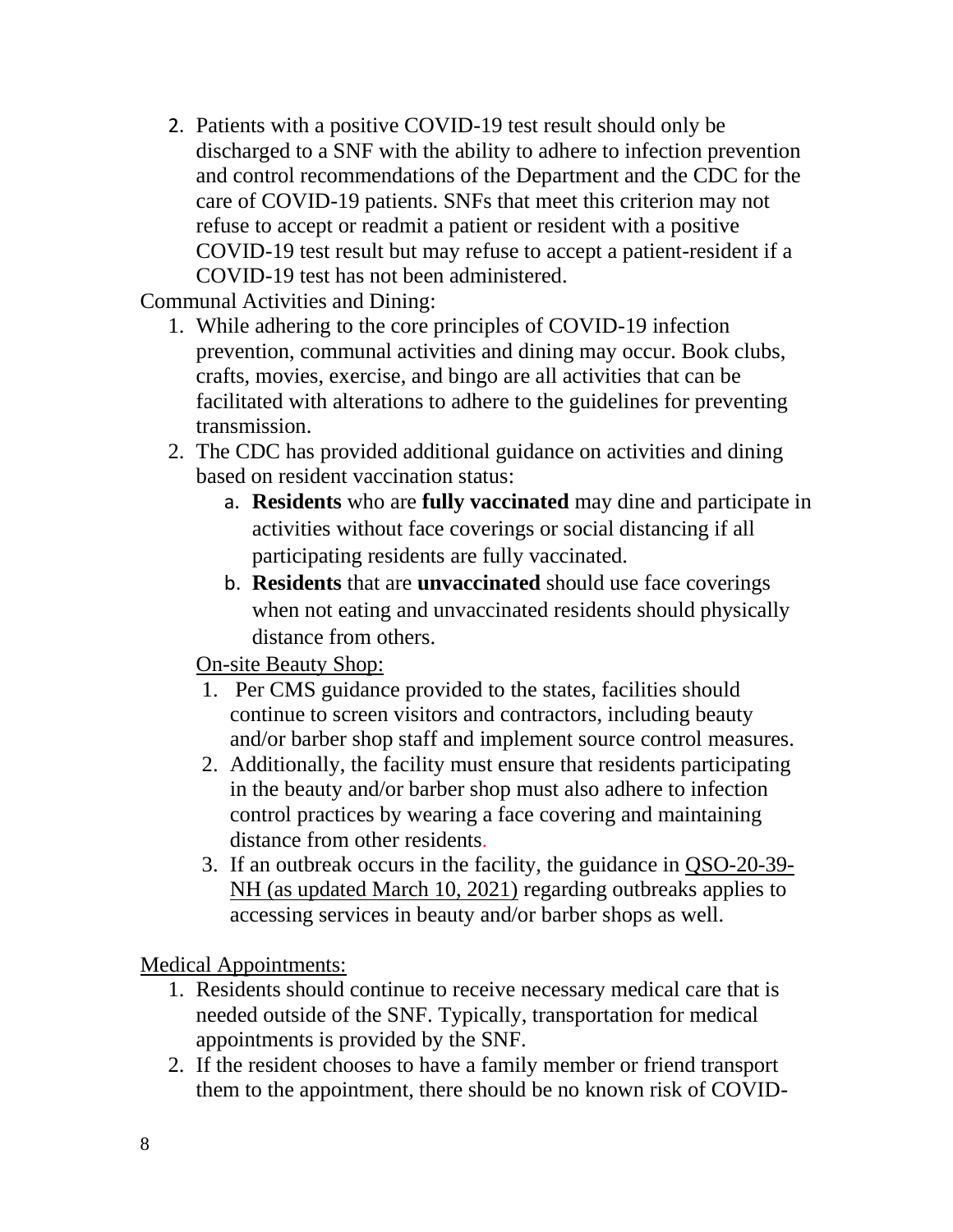19. transmission in keeping with the facility's current screening and testing protocols.

- 3. Resident and those involved in the transportation should adhere to appropriate infection prevention and control protocols as outlined in [PA-HAN 524](https://www.health.pa.gov/topics/Documents/HAN/2020-PAHAN-524-09-10-UPD-%20Infection.pdf) including universal masking.
- 4. If a face covering or mask can be tolerated, the resident should wear one during transport and the driver should be wearing a face covering as well.
- 5. If a resident has been fully vaccinated, that resident may choose to have close contact (including touch) with the family member or friend who is transporting them. If close contact occurs, hand hygiene should be performed before and after (in addition to universal masking).
- 6. All should be screened upon return to the SNF as well. If there is no known exposure, testing is not necessary.

### **Cross-over Visitation Precautions**

1. Cross-over visitors must adhere to the same infection prevention precautions as other visitors. If there is an outbreak in the facility from which the cross-over visitor originates, cross-over visitation is permissible only if the cross-over visitor resides in a green zone (per [PA-HAN 530\)](https://www.health.pa.gov/topics/Documents/HAN/2020-PAHAN-530-10-7-ADV-TESTING%20UPDA.pdf).

Non-medical Outings:

- 1. Resident's family members may choose to take them out for nonmedical outing/visits (examples: shopping/stores, restaurants, Parks, picnic/party, family home). These Non-medical outings/visits will be allowed however some scenarios may need to assessed on a case by case basis.
	- a. The extent to which infection prevention and control precautions (including universal masking, hand hygiene, and physical distancing) are achieved based on the circumstances of the outing
	- b. Whether the resident is fully vaccinated.
	- c. The resident's level of vulnerability due to any chronic or immunocompromised conditions; and
	- d. Duration of the outing, including whether it includes an overnight stay.
- 2. If the outing poses a high risk based on several factors (below), testing may be appropriate. Ideally, wait at **least 2-3 days** following the